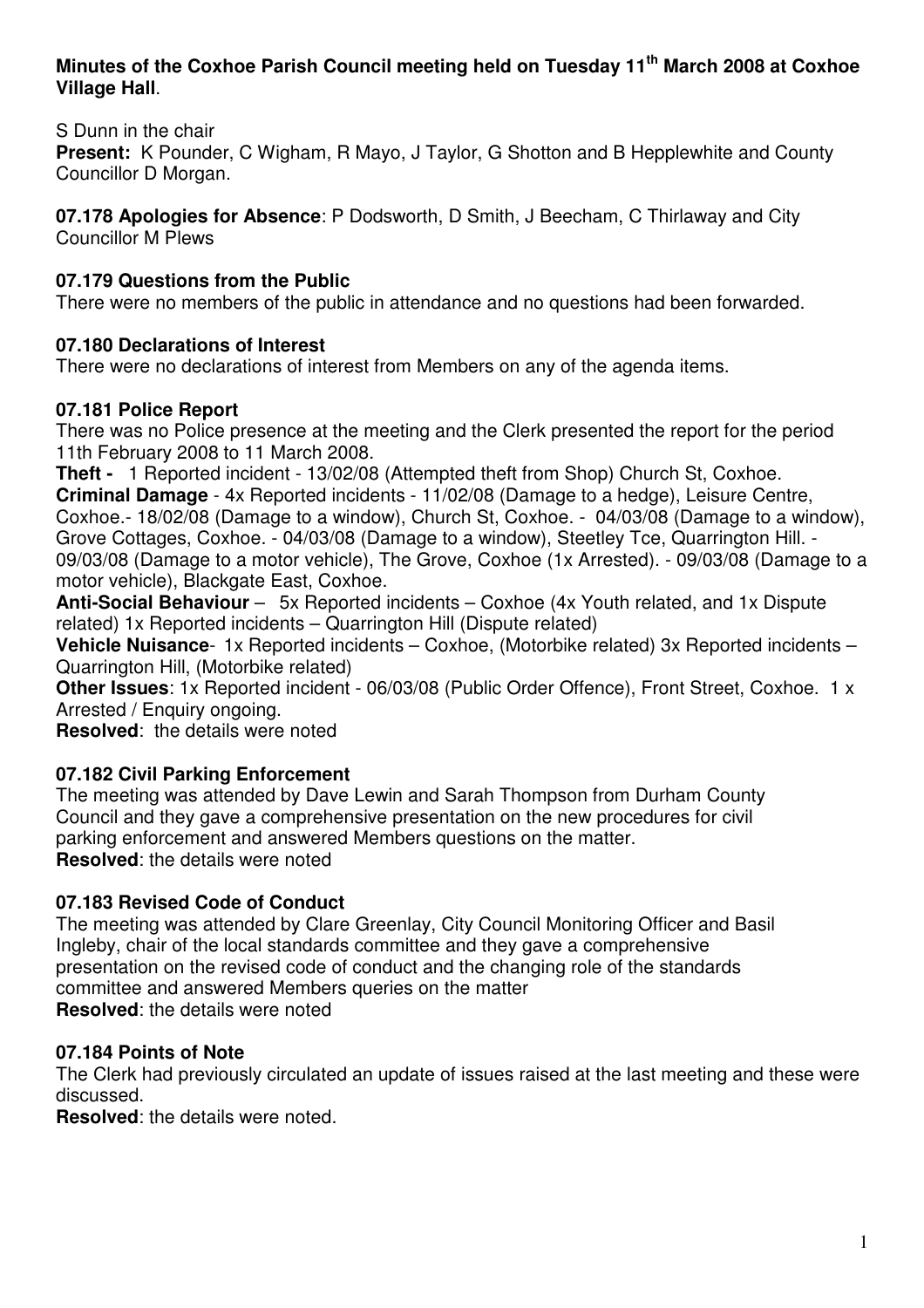### **Reports of the Clerk 07.185 Planning Applications**

The following planning application had been received:

(i)Erection of detached, flat roofed double garage in rear garden 4 Blackgate West, Coxhoe (ii) the Clerk circulated detailed plans received from the City Council on the erection of 14 no. 2 storey dwellings on former omnibus depot and welfare club at Front Street, Quarrington Hill that had been discussed at the February 2008 meeting of the Council.

**Resolved**: there were no objections to either of these items

# **07.186 Traffic Management**

An up to date report from Gordon Wingrove on the progress on the projects had been circulated previously and was discussed in details. A response on vehicle activated signs was awaited. County Councillor Morgan advised that works on the Quarrington Hill/Cassop boundary would contribute to a wider scheme.

**Resolved: (i)** the Clerk to contact Gordon Wingrove/Dave Battensby on the speed activated signs **(ii)** the Clerk to arrange a meeting at Varitec and various Members agreed to attend the presentation.

# **07.187 Sanderson Street Gardens**

An amended valuation from the Valuation Officer was discussed. A meeting would be held with interested tenants on the 18 March. The City Council had agreed to act on behalf of the Council in the legal aspects of the sale. The offer had been accepted by the tenant of no. 4 plot. **Resolved**: (i) the amended valuation was noted for use in negotiations (ii) the legal details were noted (iii) the offer for no.4 be accepted and proceeded with at the relevant time (iv) invoices for the annual rental be deferred during negotiations.

# **07.188 Quality Parish Council**

An offer had been received from Lesley Swinbank from NALC to provide a presentation on the quality parish council scheme and an update was provided on proposed changes to the scheme. It was confirmed that the final Councillor's training session would be held on 29 April **Resolved**: (i) a request be made for a presentation on the scheme (ii) the proposed changes to the scheme were noted (iii) confirmation of the 29 April for the final training session was agreed.

## **07.189 Insurance Cover**

Details of renewed insurance cover had been circulated and a detailed risk assessment was carried out.

**Resolved**: to continue with the current insurance cover except for the banner that was now insured elsewhere.

# **07.190 Parish Plan**

Details of the open day to take place on Coxhoe Regeneration on the 14 and 15 March were discussed. Details of the response to the letter to retailers about bus service no 55 were discussed.

**Resolved**: the details were noted:

# **07.191 Budget Update**

Details of the up to date budget position had been circulated previously and were discussed in detail.

**Resolved**: the details were noted.

## **Correspondence**

## **07.192 Forthcoming Election**

Details had been circulated on the forthcoming election of the new unitary authority. **Resolved**: the details were noted.